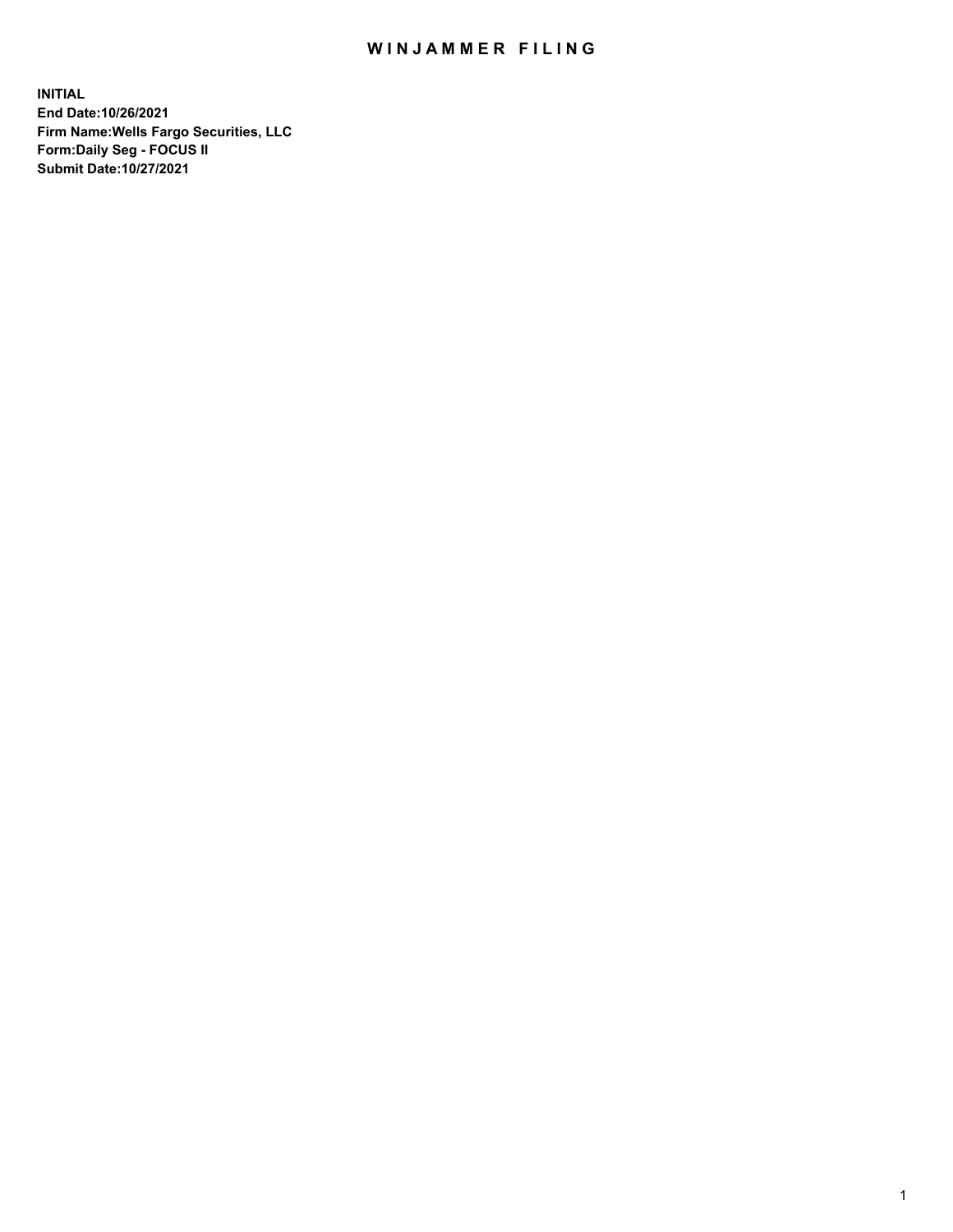**INITIAL End Date:10/26/2021 Firm Name:Wells Fargo Securities, LLC Form:Daily Seg - FOCUS II Submit Date:10/27/2021 Daily Segregation - Cover Page**

| Name of Company                                                                                                                                                                                                                                                                                                               | <b>Wells Fargo Securities LLC</b>                          |
|-------------------------------------------------------------------------------------------------------------------------------------------------------------------------------------------------------------------------------------------------------------------------------------------------------------------------------|------------------------------------------------------------|
| <b>Contact Name</b>                                                                                                                                                                                                                                                                                                           | <b>James Gnall</b>                                         |
| <b>Contact Phone Number</b>                                                                                                                                                                                                                                                                                                   | 917-699-6822                                               |
| <b>Contact Email Address</b>                                                                                                                                                                                                                                                                                                  | james.w.gnall@wellsfargo.com                               |
| FCM's Customer Segregated Funds Residual Interest Target (choose one):<br>a. Minimum dollar amount: ; or<br>b. Minimum percentage of customer segregated funds required:% ; or<br>c. Dollar amount range between: and; or<br>d. Percentage range of customer segregated funds required between:% and%.                        | 125,000,000<br><u>0</u><br>0 <sub>0</sub><br>00            |
| FCM's Customer Secured Amount Funds Residual Interest Target (choose one):<br>a. Minimum dollar amount: ; or<br>b. Minimum percentage of customer secured funds required:%; or<br>c. Dollar amount range between: and; or<br>d. Percentage range of customer secured funds required between: % and %.                         | 35,000,000<br><u>0</u><br>0 <sub>0</sub><br>0 <sub>0</sub> |
| FCM's Cleared Swaps Customer Collateral Residual Interest Target (choose one):<br>a. Minimum dollar amount: ; or<br>b. Minimum percentage of cleared swaps customer collateral required:%; or<br>c. Dollar amount range between: and; or<br>d. Percentage range of cleared swaps customer collateral required between:% and%. | 360,000,000<br><u>0</u><br>00<br>00                        |

Attach supporting documents CH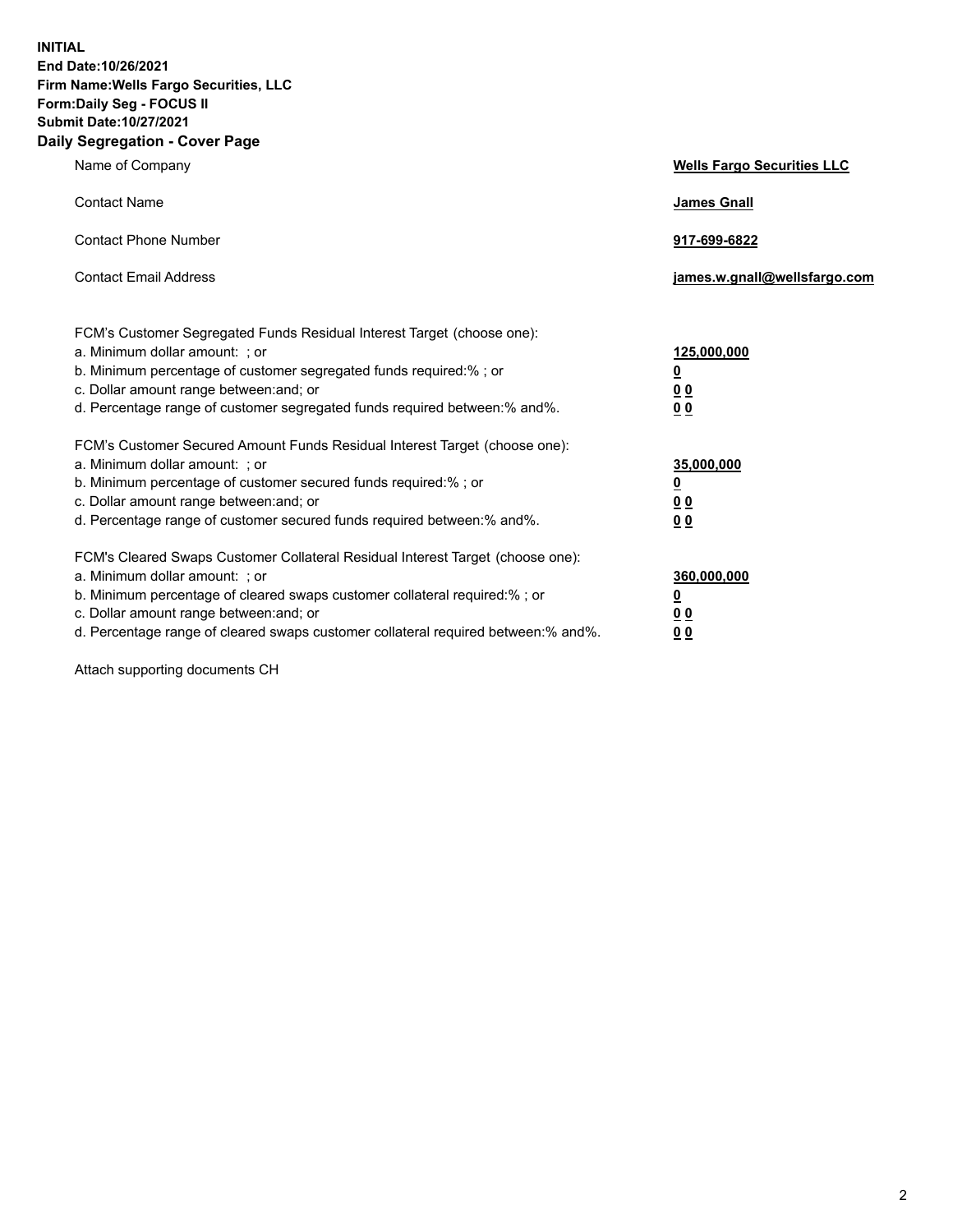**INITIAL End Date:10/26/2021 Firm Name:Wells Fargo Securities, LLC Form:Daily Seg - FOCUS II Submit Date:10/27/2021**

## **Daily Segregation - Secured Amounts**

|    | Foreign Futures and Foreign Options Secured Amounts                                               |                                                                 |
|----|---------------------------------------------------------------------------------------------------|-----------------------------------------------------------------|
|    | Amount required to be set aside pursuant to law, rule or regulation of a foreign                  | $0$ [7305]                                                      |
|    | government or a rule of a self-regulatory organization authorized thereunder                      |                                                                 |
| 1. | Net ledger balance - Foreign Futures and Foreign Option Trading - All Customers                   |                                                                 |
|    | A. Cash                                                                                           | 298,083,261 [7315]                                              |
|    | B. Securities (at market)                                                                         | 209,045,791 [7317]                                              |
| 2. | Net unrealized profit (loss) in open futures contracts traded on a foreign board of trade         | 115,912,022 [7325]                                              |
| 3. | Exchange traded options                                                                           |                                                                 |
|    | a. Market value of open option contracts purchased on a foreign board of trade                    | 2,020,662 [7335]                                                |
|    | b. Market value of open contracts granted (sold) on a foreign board of trade                      | $-508,747$ [7337]                                               |
| 4. | Net equity (deficit) (add lines 1. 2. and 3.)                                                     | 624,552,989 [7345]                                              |
| 5. | Account liquidating to a deficit and account with a debit balances - gross amount                 | 7,508,193 [7351]                                                |
|    | Less: amount offset by customer owned securities                                                  | -7,506,320 [7352] 1,873 [7354]                                  |
| 6. | Amount required to be set aside as the secured amount - Net Liquidating Equity                    | 624,554,862 [7355]                                              |
| 7. | Method (add lines 4 and 5)                                                                        |                                                                 |
|    | Greater of amount required to be set aside pursuant to foreign jurisdiction (above) or line<br>6. | 624,554,862 [7360]                                              |
|    | FUNDS DEPOSITED IN SEPARATE REGULATION 30.7 ACCOUNTS                                              |                                                                 |
| 1. | Cash in banks                                                                                     |                                                                 |
|    | A. Banks located in the United States                                                             | 155,828,898 [7500]                                              |
|    | B. Other banks qualified under Regulation 30.7                                                    | 80,297,995 [7520] 236,126,893                                   |
|    |                                                                                                   | [7530]                                                          |
| 2. | <b>Securities</b>                                                                                 |                                                                 |
|    | A. In safekeeping with banks located in the United States                                         | 127,830,612 [7540]                                              |
|    | B. In safekeeping with other banks qualified under Regulation 30.7                                | 0 [7560] 127,830,612 [7570]                                     |
| 3. | Equities with registered futures commission merchants                                             |                                                                 |
|    | A. Cash                                                                                           | -23,614,225 [7580]                                              |
|    | <b>B.</b> Securities                                                                              | 101,226,374 [7590]                                              |
|    | C. Unrealized gain (loss) on open futures contracts                                               | 61,745,891 [7600]                                               |
|    | D. Value of long option contracts                                                                 | 2,020,662 [7610]                                                |
|    | E. Value of short option contracts                                                                | -508,747 [7615] 140,869,955 [7620]                              |
| 4. | Amounts held by clearing organizations of foreign boards of trade                                 |                                                                 |
|    | A. Cash                                                                                           | $0$ [7640]                                                      |
|    | <b>B.</b> Securities                                                                              | $0$ [7650]                                                      |
|    | C. Amount due to (from) clearing organization - daily variation                                   | $0$ [7660]                                                      |
|    | D. Value of long option contracts                                                                 | $0$ [7670]                                                      |
|    | E. Value of short option contracts                                                                | 0 [7675] 0 [7680]                                               |
| 5. | Amounts held by members of foreign boards of trade                                                |                                                                 |
|    | A. Cash                                                                                           | -16,565,181 <sub>[7700]</sub>                                   |
|    | <b>B.</b> Securities                                                                              | 200,094,987 [7710]                                              |
|    | C. Unrealized gain (loss) on open futures contracts                                               | 27,191,321 [7720]                                               |
|    | D. Value of long option contracts                                                                 | $0$ [7730]                                                      |
|    | E. Value of short option contracts                                                                |                                                                 |
| 6. | Amounts with other depositories designated by a foreign board of trade                            | 0 <sup>[7735]</sup> 210,721,127 <sup>[7740]</sup><br>$0$ [7760] |
| 7. | Segregated funds on hand                                                                          | $0$ [7765]                                                      |
| 8. | Total funds in separate section 30.7 accounts                                                     | 715,548,587 [7770]                                              |
| 9. | Excess (deficiency) Set Aside for Secured Amount (subtract line 7 Secured Statement               |                                                                 |
|    | Page 1 from Line 8)                                                                               | 90,993,725 [7380]                                               |
|    |                                                                                                   |                                                                 |

- 10. Management Target Amount for Excess funds in separate section 30.7 accounts **35,000,000** [7780]
- 11. Excess (deficiency) funds in separate 30.7 accounts over (under) Management Target **55,993,725** [7785]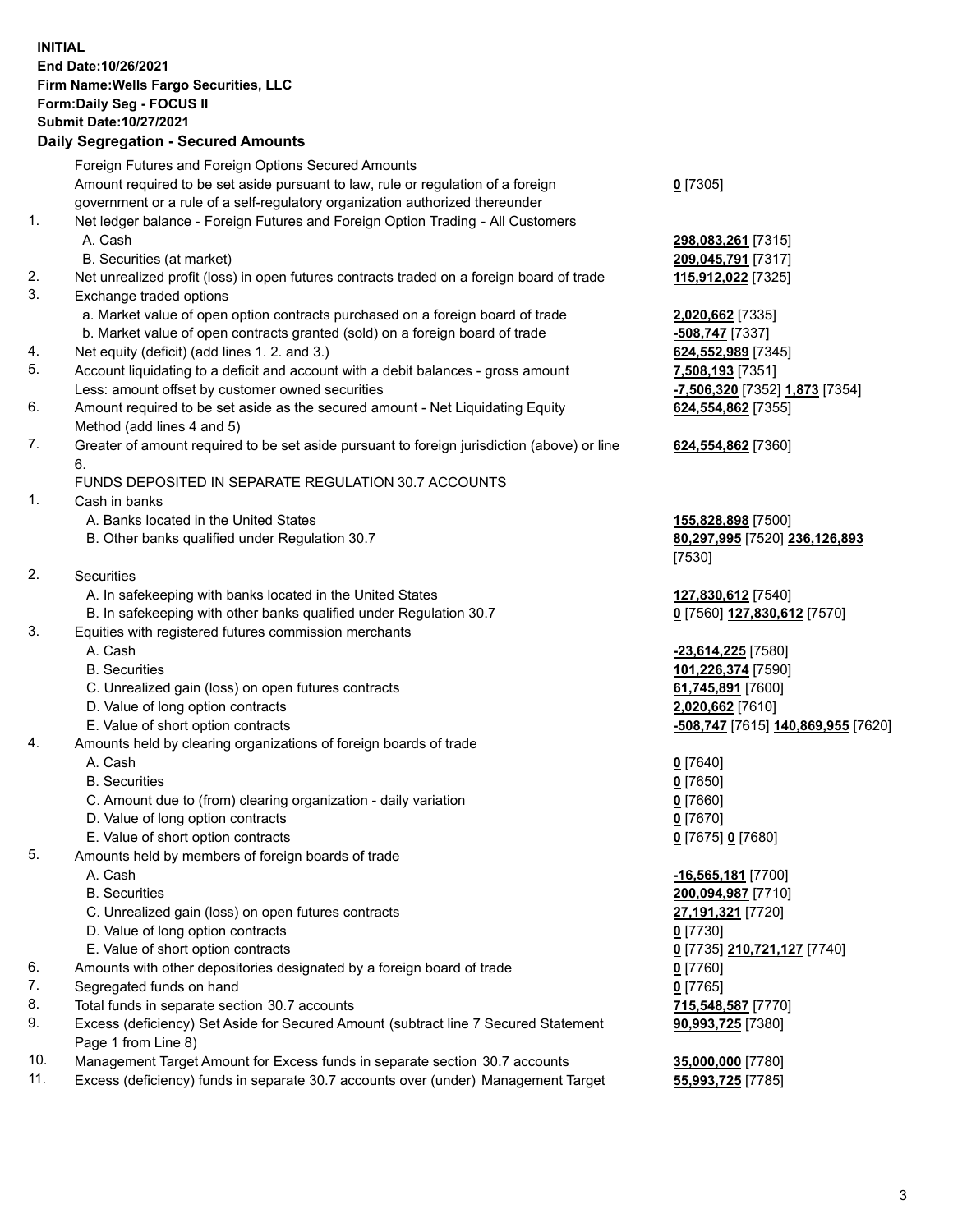**INITIAL End Date:10/26/2021 Firm Name:Wells Fargo Securities, LLC Form:Daily Seg - FOCUS II Submit Date:10/27/2021 Daily Segregation - Segregation Statement** SEGREGATION REQUIREMENTS(Section 4d(2) of the CEAct) 1. Net ledger balance A. Cash **4,069,381,493** [7010] B. Securities (at market) **1,739,776,117** [7020] 2. Net unrealized profit (loss) in open futures contracts traded on a contract market **-544,859,215** [7030] 3. Exchange traded options A. Add market value of open option contracts purchased on a contract market **2,364,880,481** [7032] B. Deduct market value of open option contracts granted (sold) on a contract market **-2,324,832,568** [7033] 4. Net equity (deficit) (add lines 1, 2 and 3) **5,304,346,308** [7040] 5. Accounts liquidating to a deficit and accounts with debit balances - gross amount **38,611,003** [7045] Less: amount offset by customer securities **-38,466,961** [7047] **144,042** [7050] 6. Amount required to be segregated (add lines 4 and 5) **5,304,490,350** [7060] FUNDS IN SEGREGATED ACCOUNTS 7. Deposited in segregated funds bank accounts A. Cash **207,338,615** [7070] B. Securities representing investments of customers' funds (at market) **680,297,412** [7080] C. Securities held for particular customers or option customers in lieu of cash (at market) **76,685,670** [7090] 8. Margins on deposit with derivatives clearing organizations of contract markets A. Cash **2,824,394,427** [7100] B. Securities representing investments of customers' funds (at market) **299,352,648** [7110] C. Securities held for particular customers or option customers in lieu of cash (at market) **1,663,090,447** [7120] 9. Net settlement from (to) derivatives clearing organizations of contract markets **23,931,988** [7130] 10. Exchange traded options A. Value of open long option contracts **2,364,880,481** [7132] B. Value of open short option contracts **-2,324,832,568** [7133] 11. Net equities with other FCMs A. Net liquidating equity **0** [7140] B. Securities representing investments of customers' funds (at market) **0** [7160] C. Securities held for particular customers or option customers in lieu of cash (at market) **0** [7170] 12. Segregated funds on hand **0** [7150]

- 
- 13. Total amount in segregation (add lines 7 through 12) **5,815,139,120** [7180]
- 14. Excess (deficiency) funds in segregation (subtract line 6 from line 13) **510,648,770** [7190]
- 15. Management Target Amount for Excess funds in segregation **125,000,000** [7194]
- 16. Excess (deficiency) funds in segregation over (under) Management Target Amount Excess

**385,648,770** [7198]